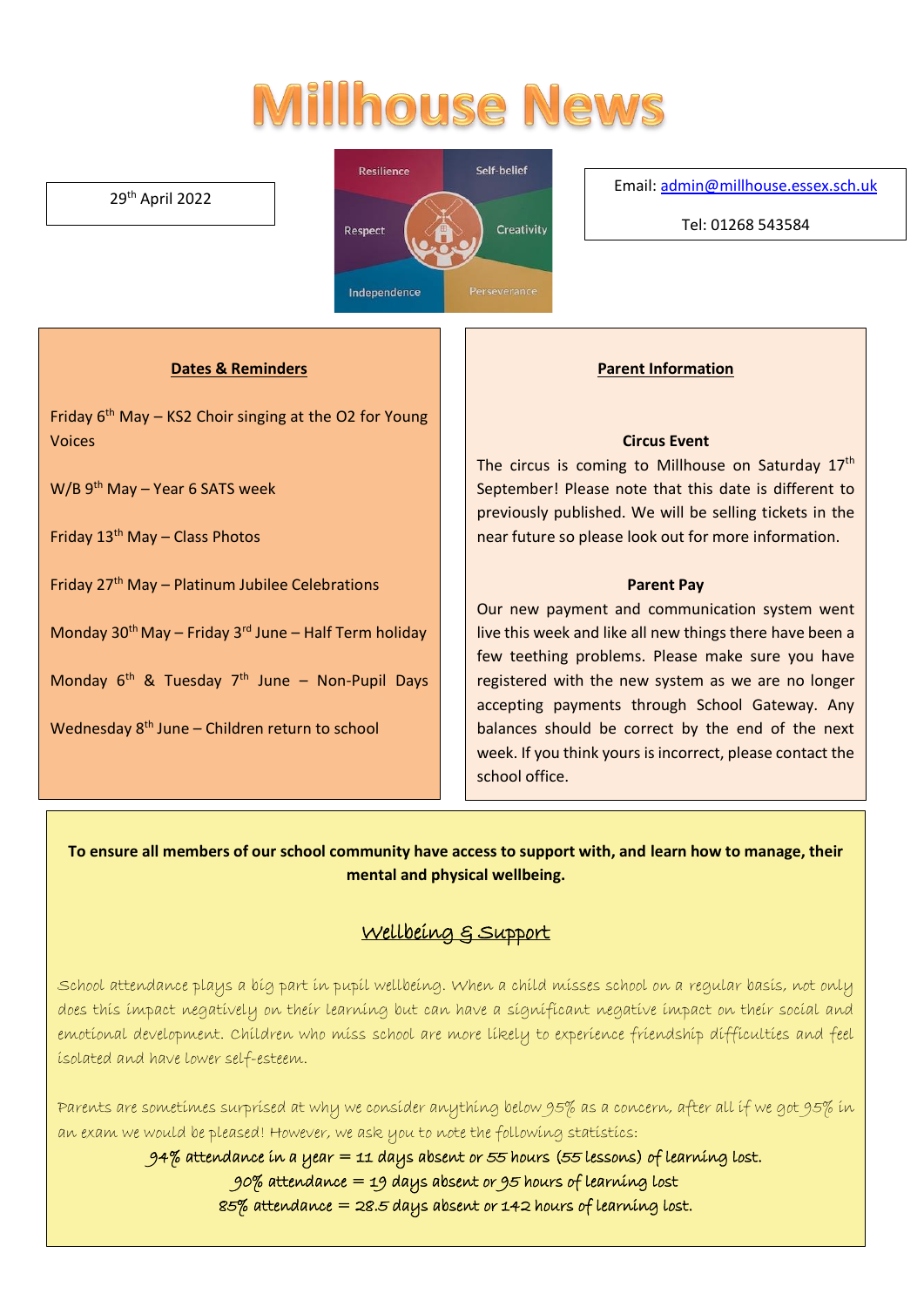# **To increase access to and improve provision of reading for all children Reading**

We love it when children get excited by books and stories. They can be so passionate when talking about them!

Isabella in Class 5 enjoyed reading and writing about Little Red Riding Hood this week that she went home and write her own book and even included some activities for the reader to do when they finished it. Well done, Isabella!

Photos of her book are in the gallery below.

## **To enhance children's motivation and their ambition for their futures.**

# **Inspiring Tomorrow's Generation, Today**

This week, the children in Year 4 have been taking part in a project with Hawa & Arnie where they have been applying what they have been learning about the rainforests and climate change. They have shown lots of creativity in creating and performing songs, dramatic performances and poetry, ending with a performance to the Year 3 children on Thursday.

The passion they have shown for this subject sets them up well as future global citizens and could even be seen in the lunch hall when they were checking some of their lunch foods for ingredients that could harm the environment such as palm oil.

We are very proud of them all.